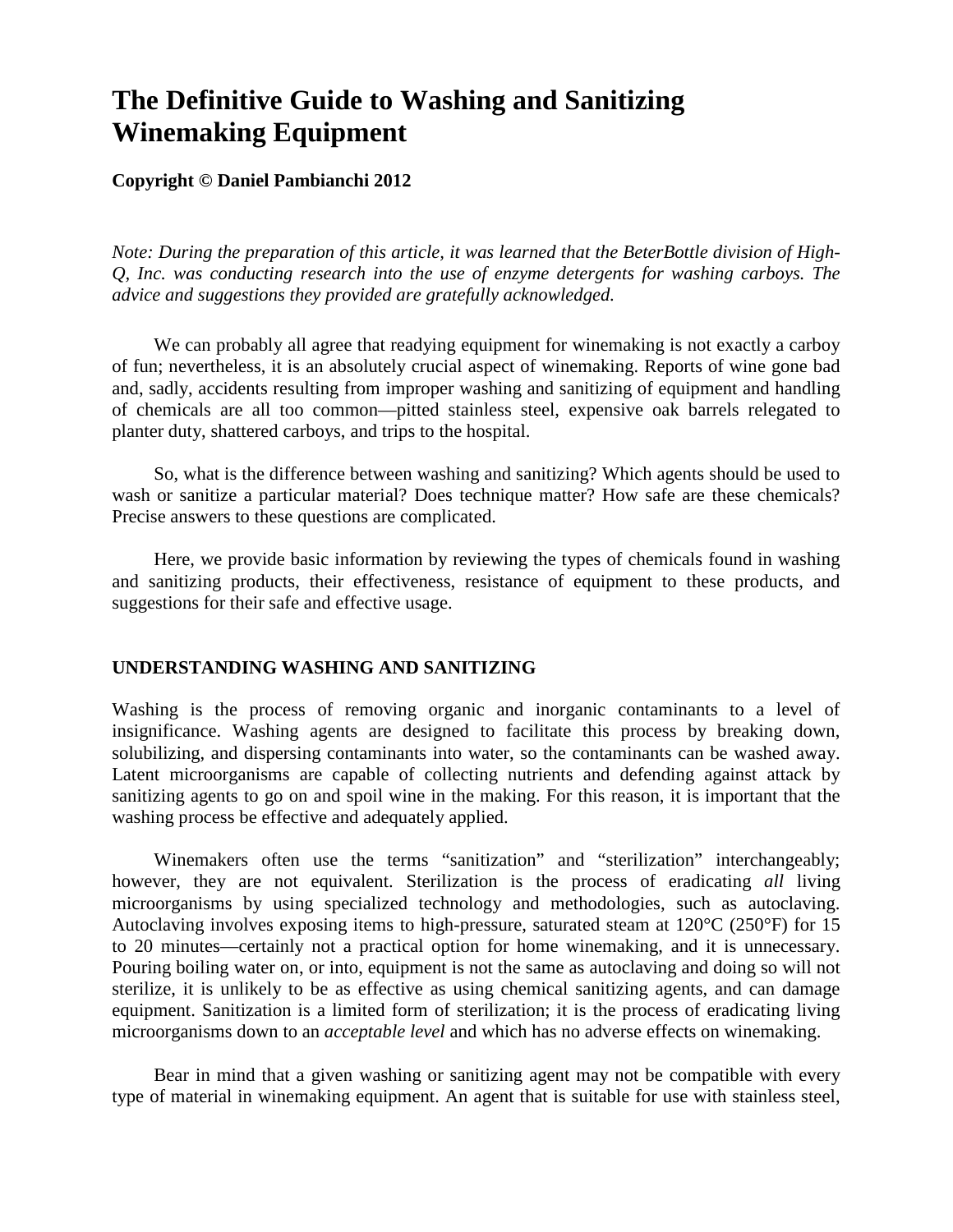for example, may severely damage glass, PET (polyethylene terephthalate), oak, food-grade plastics and rubbers, and other types of materials, or vice versa. Washing and sanitizing agents often do not come with sufficient and useful information to help us make informed decisions about which to use with what materials and under what conditions. The information on an agent's material safety data sheet (MSDS) is intended primarily as a warning regarding personal safety, not equipment safety, and is only required to list non-proprietary chemicals that are considered hazardous and that exceed 1% concentration.

Let's look at the basics of washing and sanitizing, from pre-rinsing to the final rinse, and then review the types of agents and products available to accomplish these tasks.

#### **PRE-RINSING**

As soon as you finish using a piece of equipment and while any organic material remains wet, rinse the equipment with a jet of cold tap water to dislodge the bulk of the material and finish with a jet of hot tap water. The hot water should not exceed  $52^{\circ}C$  (125 $^{\circ}F$ ). Water above this temperature is dangerously hot and is not necessary for effective pre-rinsing, and excessively hot water can damage many types of plastic equipment and is likely to cause soft (soda lime) glass carboys to expand unevenly and crack. Keep rinsed equipment wet until you wash it and start washing it promptly.

### **PREPARING WASHING/SANITIZING AGENTS**

Soaps are not up to the task of washing equipment and very likely to leave residues (soap scum). Select washing and sanitizing agents that are compatible with your equipment (see compatibility table below) and follow these general rules:

- 1. Use hot water that is not more than  $52^{\circ}C$  (125 $^{\circ}F$ ).
- 2. Do not use higher concentrations than recommended by the manufacturers of the agents or your equipment.
- 3. Make up your working solutions of agents in a container that is made of a material known to be especially resistant to attack by the agents. Always fill the container with water before adding the agent and when adding the concentrated agent, stir the water vigorously to ensure that the agent is quickly diluted and uniformly mixed. Adding a concentrated liquid or powdered agent to a container before adding water can damage the container.

## **WASHING**

How you wash will depend very much on what you are washing; however, certain generalizations can be made: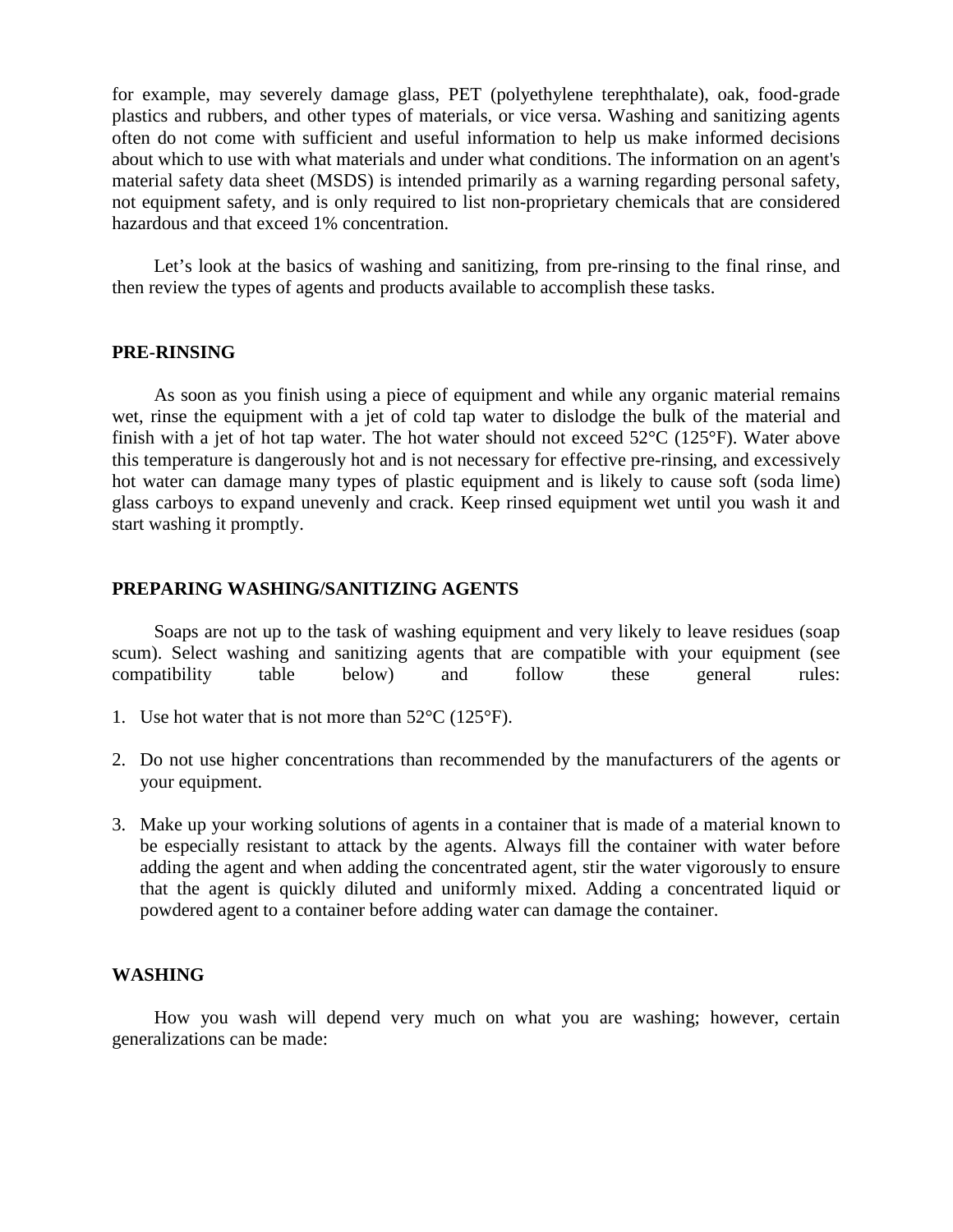- 1. Don't soak your equipment for long periods in solutions of chemicals that are known to attack the materials from which the equipment is made. Short exposure may be acceptable, even recommended, but avoid prolonged (overnight or longer) soaking.
- 2. Agitation and cautious rubbing will greatly facilitate the washing process. However, whatever you use for rubbing should be sufficiently non-abrasive so that it will not scratch the surface of your equipment. Scratches will just make the equipment more difficult to wash the next time and can harbor microorganisms and other contaminations.
- 3. It is better to use your working solution of washing agent in modest, repeated doses, rather than all in one shot. The washing power of fresh working solution will be stronger and more effective than for solution that is significantly contaminated with the dissolved and suspended materials you want to wash away.

Easily accessible surfaces are generally easy to wash. Inaccessible or difficult to access surfaces are the real challenge; pumps, hoses and tubing can be especially difficult to wash. Pumps with heads that can be easily disassembled are much easier to wash. And it is much easier to tell if the inside of flexible tubing is degraded or dirty when the tubing is made of transparent or translucent material; however, be aware that not all such tubing is rated for contact with food and some types may scalp flavors, i.e. move flavors/odors between juice/wine and packaging or equipment.

There is a very effective, low-effort way to wash carboys. Combining soaking with agitation is considerably more effective than soaking alone. First add about ¾ gallon (3 liters) of hot washing solution and close the carboy with a stopper that has an easily removable vent plug. Then, place the carboy sideways on a soft surface, such as an old piece of carpet, and slosh/roll back and forth. Stop every few minutes to release the suction that results as the warm water vapor cools and condenses. This simple approach will quickly loosen most of the debris and residues, such as dried lees, except for a residue line around what was the foamy top of the fermenting wine.

If the washing solution gets very contaminated and is losing its effectiveness, dump it out and repeat the process. If some residues do not loosen, put a 12" (30 cm) square piece of an old bath towel in the carboy with about a ¼ gallon (1 liter) of hot washing solution and repeat the slosh/roll to cause the piece of towel to rub on the residues. Next, add about a gallon (4 liters) of washing solution so that when the carboy is inverted (neck down), the line of residues near the shoulder is just submerged, bung the carboy, and invert it in a plastic pail and let the line of residues soak. Remember to release the suction until the washing solution cools to the point that suction is not longer developing. How long you let the carboy soak, before using more agitation, will depend on the nature of your washing agent. If you are using chemicals that can damage your carboy, you will want to check the residue line every hour or two. If you are using a neutral pH enzyme-based detergent, you can let the carboy soak overnight, or longer.

Before moving on to sanitizing, ensure that all surfaces are thoroughly washed and rinsed. Remember: sanitizing agents are not likely to sanitize dirty surfaces effectively. And *never* mix a washing agent with a sanitizing agent to speed the process—it does not work and may damage equipment, and can be hazardous.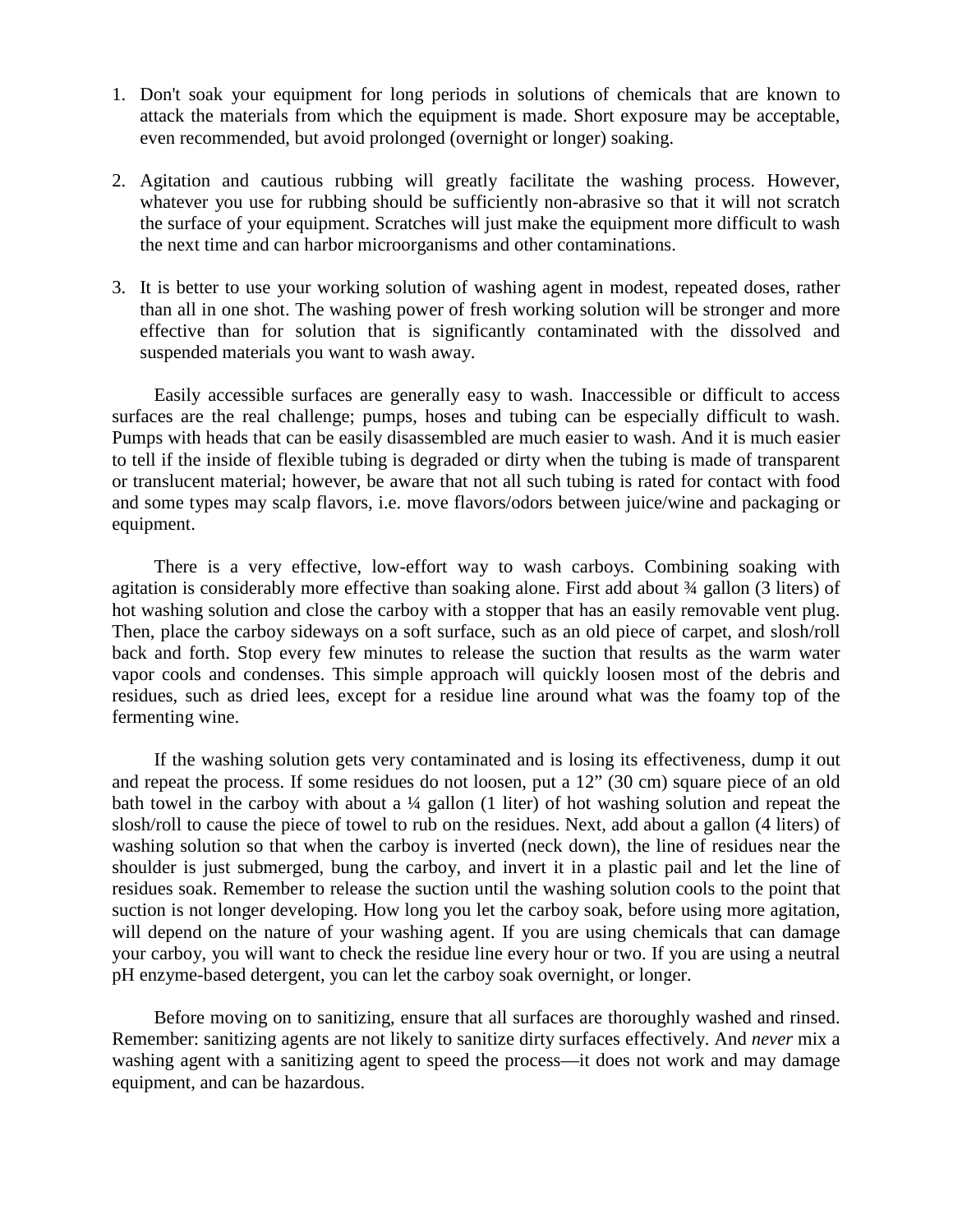# **SANITIZING**

Sanitize with a suitable sanitizing agent, properly diluted and compatible with the type of equipment being washed. Chemical, as opposed to biochemical (enzyme-based), sanitizing agents, typically consist of very aggressive oxidizing agents that should effectively sanitize clean surfaces in less than ten minutes. Soaking equipment in such sanitizers for long periods of time is generally unnecessary and can damage equipment. The effectiveness of enzyme mixtures as sanitizers has not been extensively tested for home winemaking, but may prove to be effective and more gentle on equipment.

#### **FINAL RINSE**

Some non-toxic sanitizing agents (see below) do not require a water rinse; however, a final water rinse is always a good idea. If your municipal water contains too much chlorine, an inexpensive carbon water filter can be used to remove the chlorine, but bear in mind that once the chlorine has been removed, there is nothing to prevent microorganisms from proliferating downstream from the carbon filter. Keep that part of your plumbing short and clean.

After the final rinse, drain your equipment thoroughly and ensure that it is free of odors. If an odor lingers, you might try filling the carboy, or similar equipment, with cold, odor-free water to displace all the air, then drain it and check again for odors.

#### **WASHING AGENTS**

Washing products can contain several "active" ingredients, including oxidizing agents such as hydrogen peroxide, acids and bases (alkaline chemicals), surfactants that break down dirt and greasy residues, and chelating agents. Surfactants (short for *surface-active agent*) are hydrophilic-hydrophobic compounds capable of lifting and dispersing dirt by lowering the surface tension of a liquid, allowing easier spreading, and lowering of the tension between two liquids, or between a liquid and a solid. Detergents, foaming agents, and wetting agents are examples of surfactants. Chelating agents, such as phosphates, are chemicals that sequester minerals—the culprits in hard water.

Sodium carbonate and sodium percarbonate are the most common alkaline chemicals found in cleaning products, being very effective in dislodging heavy deposits from tank walls or removing greasy residues. These products often incorporate surfactants and/or sodium metasilicate, an effective flocculant used in wastewater treatment which also inhibits corrosion. A dilute 1% solution of either chemical is sufficient for most applications. Sodium percarbonate has the advantage of dissolving tartrates and neutralizing acetic acid in problem barrels; sodium carbonate is not recommended for barrels as it excessively leaches key oak compounds.

Sodium carbonate does not dissolve easily; so first dissolve the powder in warm—not hot—water and then dilute the solution to the required concentration by adding cool water. Use the solution to wash equipment, leaving the solution in contact with the surface for at least 10 minutes.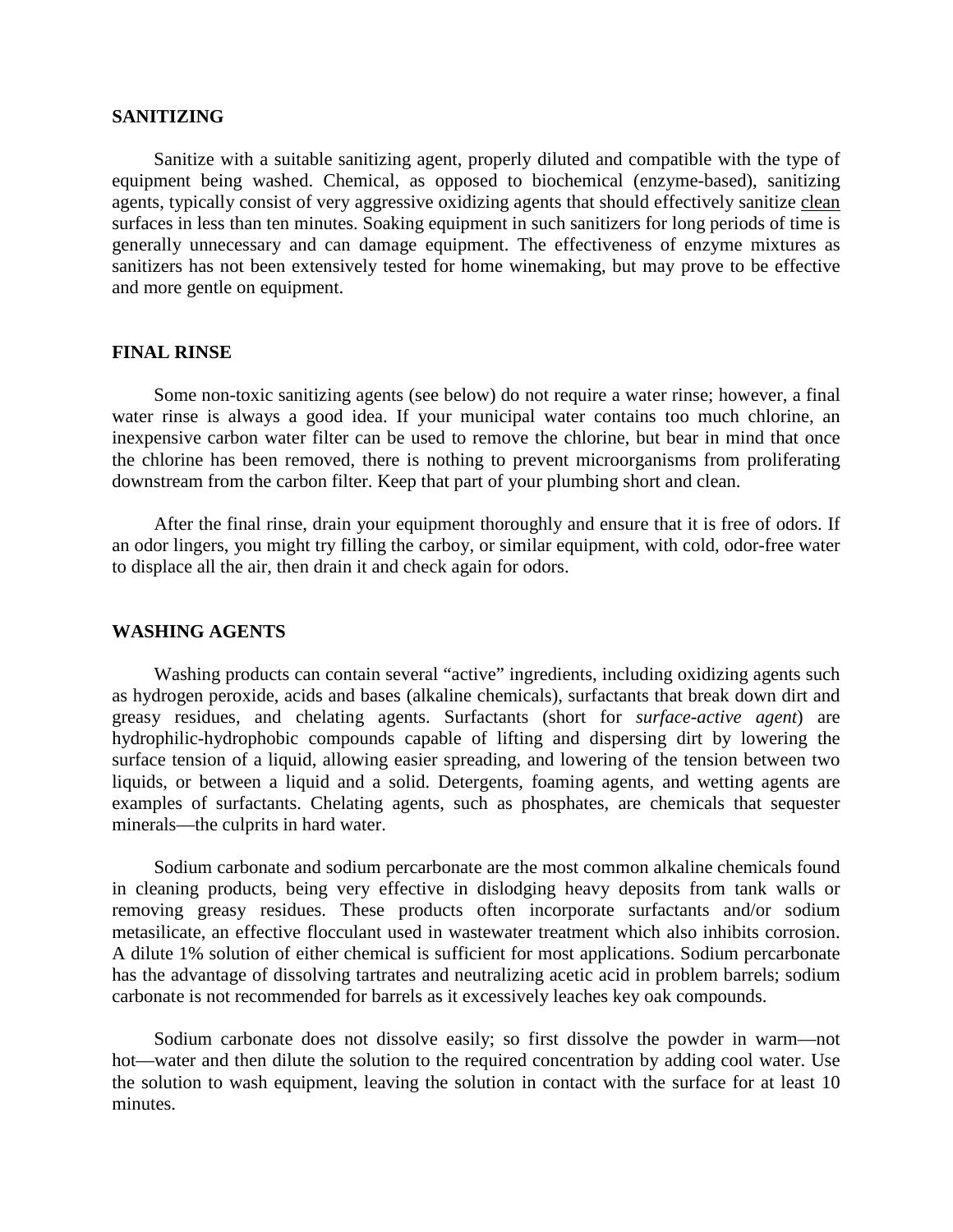Sodium percarbonate is commonly found in household laundry detergents. In water, it dissolves to release sodium carbonate and hydrogen peroxide, a very effective disinfectant and bleaching agent on most materials. It is highly recommended for cleaning oak barrels and for removing excess tannins, and particularly in treating barrels affected by spoilage microorganisms. Store sodium percarbonate solutions in a properly stoppered glass container as hydrogen peroxide tends to break down quickly.

Examples of products that contain sodium carbonate and/or sodium percarbonate include PBW (Powdered Brewery Wash), One Step No-Rinse Cleaner (known as Aseptox in Canada), B-Brite Cleanser, and OxiClean, a popular household detergent used by home winemakers.

Caustic alkaline chemicals, notably sodium hydroxide (caustic soda) and potassium hydroxide (caustic potash), are very effective for washing tanks. For most stains, a 1% solution with a short-soak period of 15 minutes followed by a light scrubbing will work well; increase the concentration up to 5% for tough stains. But be careful as these chemicals are very corrosive and detrimental to many other metals and materials, especially glass. They are also extremely hazardous to humans; they can cause permanent skin burns or cause blindness.

In all cases, a thorough rinse with a 1% citric acid solution is always recommended to neutralize any alkaline residues.

## **SANITIZING AGENTS**

Sanitizing products incorporate a range of chemicals that inhibit or kill microorganisms.

Potassium and sodium metabisulfite, more commonly referred to as sulfite or KMS in the case of the potassium powder version, are the most widely used and most effective sanitizing agents for winemaking applications.

Though sulfite powder dissolves much more readily in hot water, this is *not* recommended as it reduces the effectiveness of sulfur dioxide. Use a 10% sulfite solution by allowing the solution to be in contact with the equipment for approximately 10 minutes, no longer on stainless steel and silicone bungs as it can cause pitting and cracking with extended use. You can increase the sulfite solution's sanitizing effectiveness by adding equal parts of citric acid. The solution can be reused for several weeks if stored in a properly stoppered container. If you have access to fresh, clean water, rinse the equipment thoroughly; otherwise, if you will not be rinsing, use a dilute 1% sulfite solution—any residual amount of sulfite will not have any adverse impact on winemaking.

Acid sanitizers, such as phosphoric acid, are also effective as they are able to shut down cell membranes in microorganisms. They are used extensively in the food and beverage industry because they leave equipment in an acidic condition that eliminates water spotting. Star San and Saniclean are examples of acid sanitizers that use phosphoric acid and incorporate surfactants, and are therefore often recommended as one-step cleaner/sanitizers. Oxy-San is another similar product, which also incorporates hydrogen peroxide, sodium metasilicate and surfactants. The main disadvantages of acid sanitizers are that they are corrosive to soft metals and may kill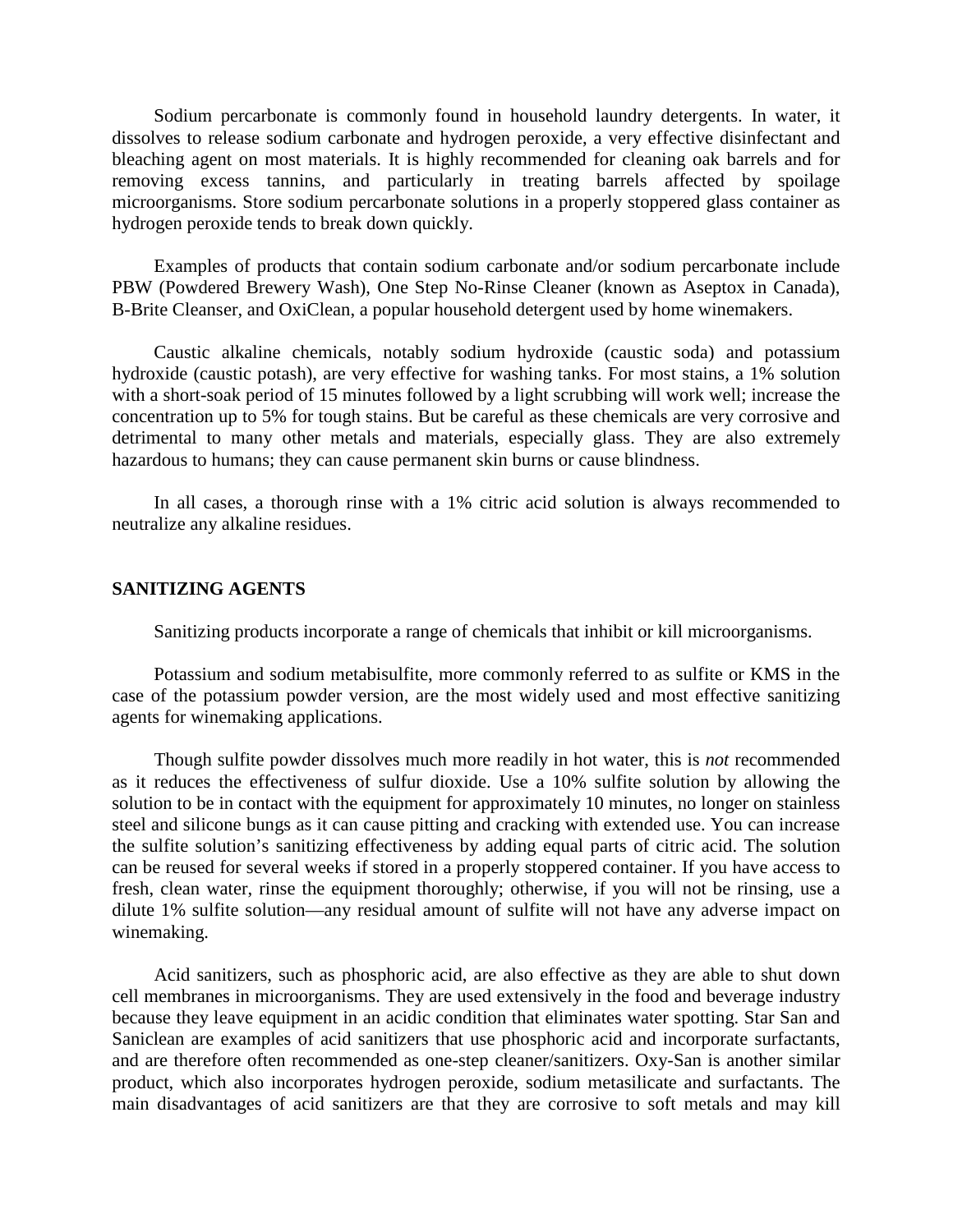selective microorganisms, potentially leaving behind latent microorganisms that can then strike at an opportune time to cause spoilage.

Peroxyacetic acid (PAA), found in such products as Oxysan ZS where it is used in conjunction with hydrogen peroxide, is an excellent bleaching alternative to chlorine and chlorine dioxide sanitizers. PAA is considered eco-friendly because it breaks down into acetic acid and hydrogen peroxide with minimal foaming, which do not require rinsing; and it is recommended where soft water is not available. PAA acts very quickly, but it has a pungent odor and is very expensive.

Bleach (chlorine) solutions have long been used for sanitizing equipment and specifically for removing stubborn stains on glass carboys, for disinfecting, and for decolorizing equipment when switching from red to white winemaking; it is also used in wastewater treatment. These are generally more effective than acid sanitizers and the cheapest of sanitizers but probably the least environmentally friendly.

Dilute bleach solutions are prepared from sodium hypochlorite and/or chlorinated trisodium phosphate (TSP). TSP is a stronger and therefore more effective alkaline chemical than sodium carbonate, and is a common component of household laundry products. Diversol BX/A is a very common chlorine-based product used by home winemakers. Exercise great caution with these products. Some are irritants and very strong oxidizers and highly corrosive and should therefore not be used on stainless steel; pitting will result, particularly in scratched areas. They are also not recommended on plastic equipment and in oak barrels as the material will absorb chlorine, making it difficult to remove and likely cause spoilage. And never mix acid or ammonia with bleach to try and improve effectiveness; the result can cause the release of toxic chlorine gas. And products containing ammonia should *never* be used because they can become a source of nitrogen nutrients for microorganisms in the winery or wine.

The major drawback of chlorinated agents is that it they can be a source of the nasty chemical 2,4,6-trichloroanisole, better known as TCA, the compound responsible for the moldy, musty smell in so-called "corked" wines. If you have to deal with stubborn stains on glass and want to use chlorine bleach, do so outdoors well away from any winemaking equipment or area. Powder particles can easily become airborne, find their way into your home winery, and contaminate equipment, which could then spread out of control throughout the whole area. Trying to eradicate a TCA infection could prove to be a formidable challenge, if not impossible.

Use a 0.1% bleach solution, fill containers that need to be sanitized and let stand for at least 10–15 minutes. Do *not* let sit overnight in glass carboys (or any containers in general) as this may adversely affect the integrity of the material. Thoroughly rinse the containers at least 3 times with plenty of water as chlorine is harder to rinse and can leave behind a nasty smell. Then rinse the containers with a sulfur-citric solution followed by a thorough water rinse. There should be absolutely no trace of chlorine solution or smell after the water rinse; otherwise, wine will inherit an off-odor and/or off-flavor.

Chlorine dioxide is a more powerful oxidizer and sanitizer than chlorine; it is used for water treatment as an environmentally safer alternative. But chlorine dioxide can release toxic chlorine gas and requires special handling; its use is not recommended in home winemaking applications.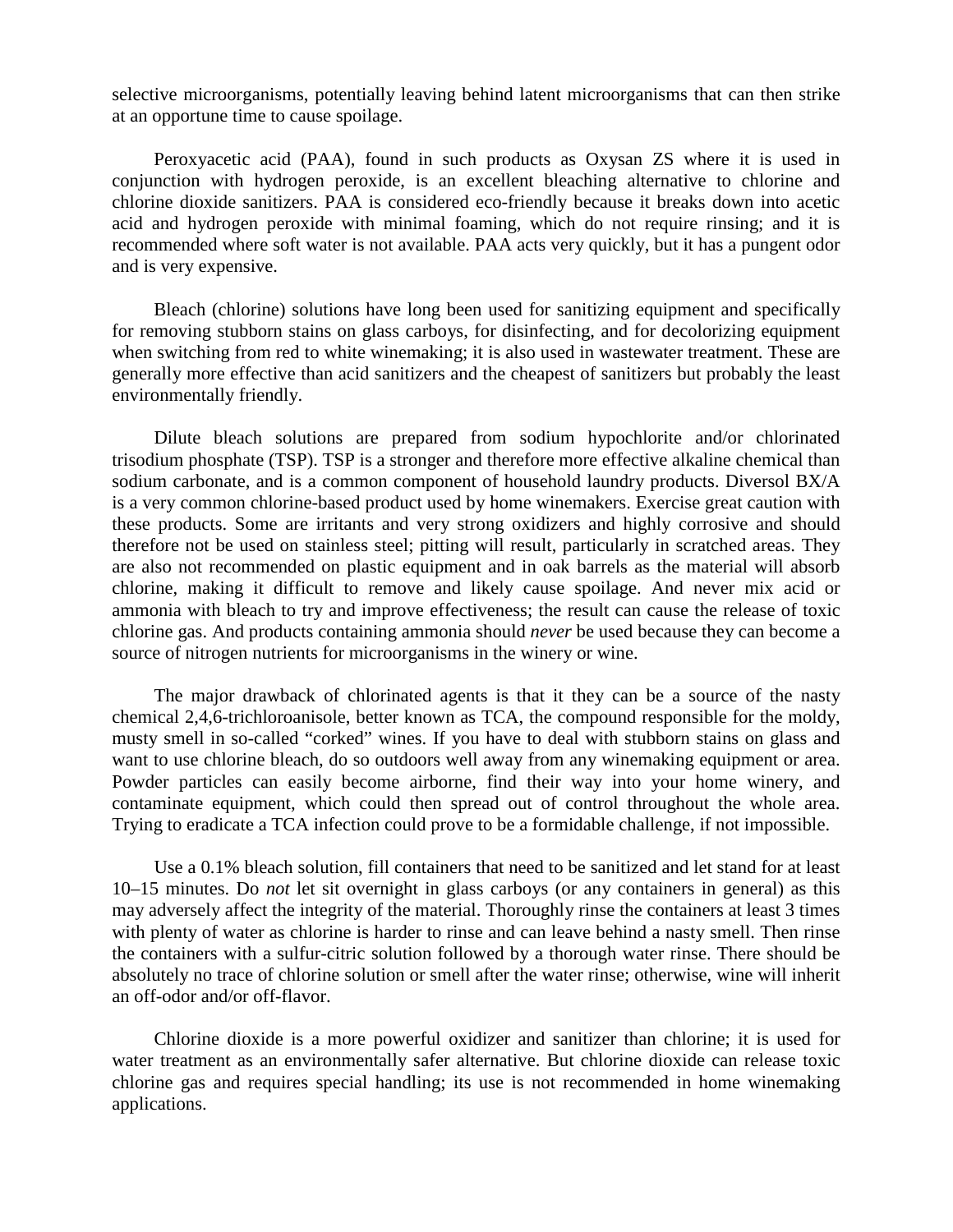Iodophors are sanitizing agents and surfactants containing iodine, which is similar to chlorine in killing microorganisms though much safer. One such common product is IODOPHOR BTF Sanitizer. Iodine has low toxicity and easily attaches to organic matter to provide good sanitizing action. Though not as effective as other sanitizing agents, its major advantage is that it evaporates directly from solution to gas when used in proper proportions, and hence leaves no residues and, as some manufacturers suggest, requires no rinsing; however, they tend to produce a lot of foam and can leave an odor, and therefore do in fact require quite a bit of rinsing. Iodophors are generally not recommended on plastic equipment as it can leave unattractive orange-brown stains; they also stain hands.

Quaternary ammonium salts, or QUATS, are ammonium-based sanitizing agents also used as surfactants as well as disinfectants and fabric softeners in other non-winemaking applications. Their antimicrobial activity stems from their ability to enter cell membranes of microorganisms and disrupt key cell functions. QUATS are most effective at the boiling temperature of water, or 100ºC (212ºF), but are *not* recommended for use in hard water. Their greatest advantages are that they leave no odors that might impact wine quality, have very low toxicity, and are not corrosive. Their drawbacks are that they become deactivated by soaps and some detergents, may have reduced effectiveness in the presence of organic matter, are relatively high foaming, and can be a source of nitrogen nutrients to microorganisms.

### **AGENT-MATERIAL COMPATIBILITY**

The following table lists common washing and sanitizing products specifically formulated for winemaking applications as well as other recommended products, such as laundry detergents. Compatibility of agents on materials is rated A (highest recommendation) down to D (lowest recommendation, i.e. not recommended), an X means that the agent should *never* be used on that material.

Manufacturers' MSDS were consulted to derive this table, and it lists only known active components; there may be other compounds added to improve stability or chemistry of the products or which are unknown due to trade secrets.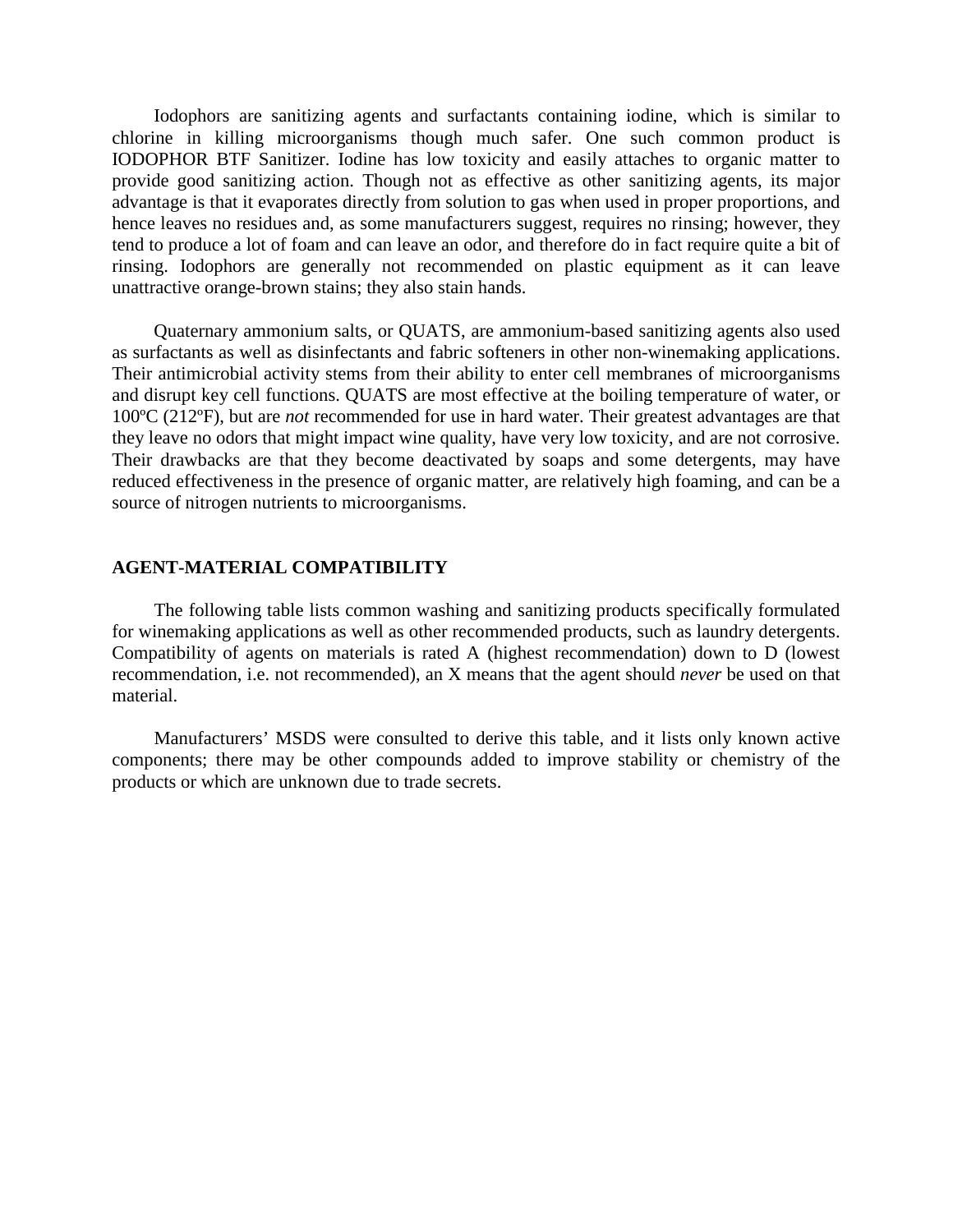|                                                                                 |             |                 |                   |                  | Sodium percarbonate |                                  | Sodium metasilicate | Sulfite | Hydrogen peroxide | Sodium hypochlorite | lodophor | Sodium bromide | Surfactants  | Enzymes | <b>Recommended uses</b> |                             |                     |             |                    |                           |
|---------------------------------------------------------------------------------|-------------|-----------------|-------------------|------------------|---------------------|----------------------------------|---------------------|---------|-------------------|---------------------|----------|----------------|--------------|---------|-------------------------|-----------------------------|---------------------|-------------|--------------------|---------------------------|
| <b>Product</b><br>(Manufacturer/Distributor)                                    | Acetic acid | Phosphoric acid | Peroxyacetic acid | Sodium carbonate |                     | Sodium or potassium<br>hydroxide |                     |         |                   |                     |          |                |              |         | Soft glass carboys      | Stainless steel (304 / 316) | Food-grade plastics | PET carboys | Silicone equipment | Oak barrels               |
| Soda ash<br>(generic)                                                           |             |                 |                   | ✓                |                     |                                  |                     |         |                   |                     |          |                |              |         | D                       | B/B                         | B                   | $\mathbf c$ | B                  | D                         |
| Percarbonate<br>(generic)                                                       |             |                 |                   |                  | ✓                   |                                  |                     |         |                   |                     |          |                |              |         | D                       | B/B                         | Β                   | C           | B                  | В                         |
| Caustic soda/potash<br>(generic)                                                |             |                 |                   |                  |                     | ✓                                |                     |         |                   |                     |          |                |              |         | D                       | <b>B/A</b>                  | B                   | D           | D                  | $\boldsymbol{\mathsf{X}}$ |
| Potassium metabisulfite<br>Sodium metabisulfite<br>Campden tablets<br>(generic) |             |                 |                   |                  |                     |                                  |                     | ✓       |                   |                     |          |                |              |         | D                       | B/B                         | Β                   | A           | B                  | A                         |
| PBW<br>(Five Star Chemicals & Supply)                                           |             |                 |                   |                  | $\checkmark$        |                                  | ✓                   |         |                   |                     |          |                | $\checkmark$ |         | D                       | B/B                         | Β                   | $\mathbf c$ | В                  | X                         |
| Star San<br>(Five Star Chemicals & Supply)                                      |             | ✓               |                   |                  |                     |                                  |                     |         |                   |                     |          |                | $\checkmark$ |         | D                       | C/A                         | A                   | B           | A                  | X                         |
| Saniclean<br>(Five Star Chemicals & Supply)                                     |             | ✓               |                   |                  |                     |                                  |                     |         |                   |                     |          |                | ✓            |         | D                       | C/A                         | A                   | В           | A                  | X                         |
| OxiClean<br>Versastile Stain Remover<br>(Church & Dwight Co.)                   |             |                 |                   | ✓                | ✓                   |                                  | $\checkmark$        |         |                   |                     |          |                | ✓            |         | D                       | B/B                         | В                   | C           | B                  | X                         |
| Diversol BX/A<br>(Johnson Diversy Canada)                                       |             |                 |                   |                  |                     |                                  |                     |         |                   | ✓                   |          | √              |              |         | D                       | C/A                         | A                   | в           | A                  | X                         |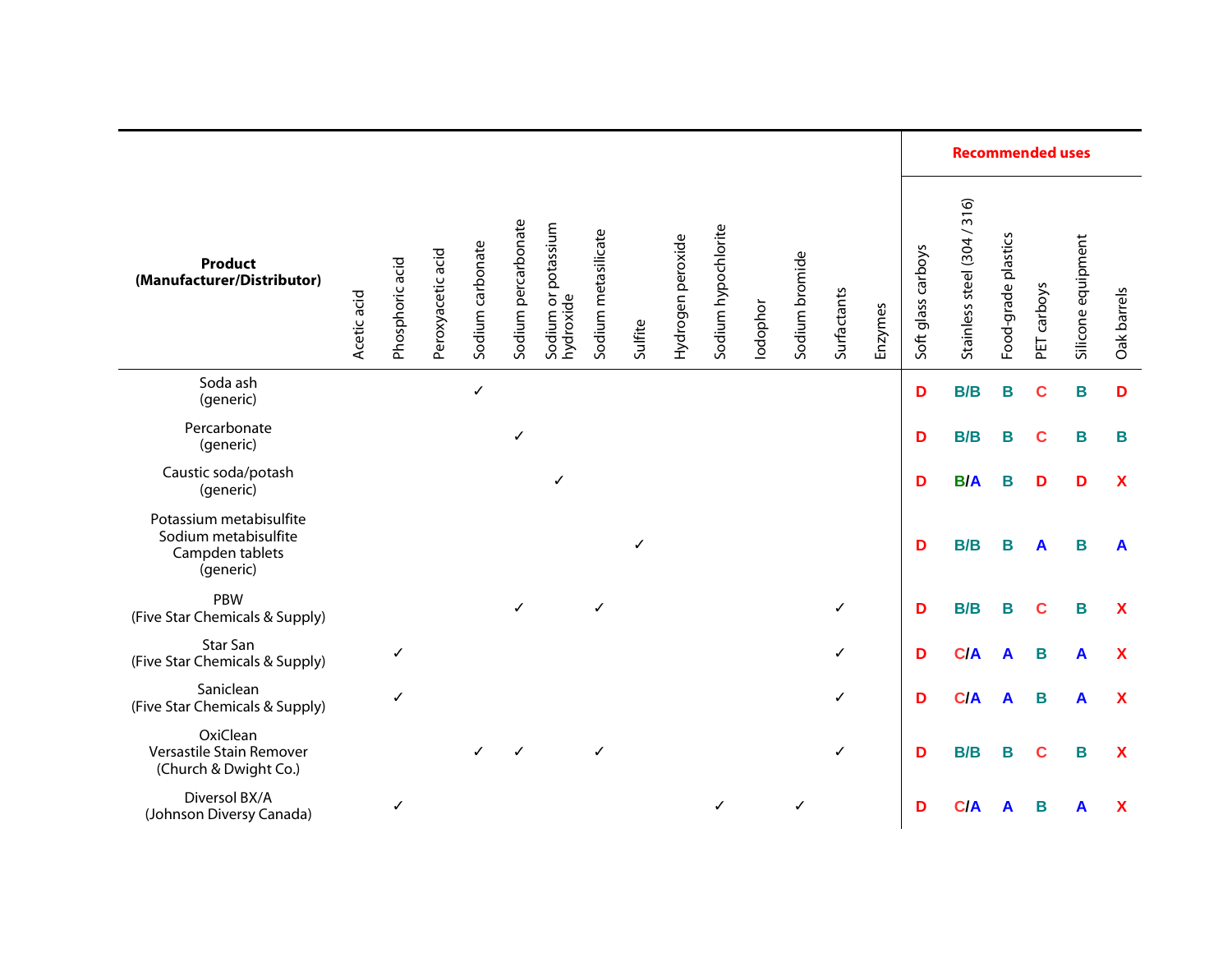|                                                                                                           |             |                 |                   |                  |                     |                                  |                     |         |                   |                     |                    |                |              |         | <b>Recommended uses</b> |                             |                     |             |                    |                           |
|-----------------------------------------------------------------------------------------------------------|-------------|-----------------|-------------------|------------------|---------------------|----------------------------------|---------------------|---------|-------------------|---------------------|--------------------|----------------|--------------|---------|-------------------------|-----------------------------|---------------------|-------------|--------------------|---------------------------|
| <b>Product</b><br>(Manufacturer/Distributor)                                                              | Acetic acid | Phosphoric acid | Peroxyacetic acid | Sodium carbonate | Sodium percarbonate | Sodium or potassium<br>hydroxide | Sodium metasilicate | Sulfite | Hydrogen peroxide | Sodium hypochlorite | lodophor           | Sodium bromide | Surfactants  | Enzymes | Soft glass carboys      | Stainless steel (304 / 316) | Food-grade plastics | PET carboys | Silicone equipment | Oak barrels               |
| One Step No-Rinse Cleaner<br>Aseptox<br>(Logic)                                                           |             |                 |                   |                  | ✓                   |                                  |                     |         |                   |                     | $\overline{\cdot}$ |                |              |         | D                       | B/B                         | В                   | C           | В                  | X                         |
| <b>B-Brite Cleanser</b><br>(Crosby & Baker Ltd)                                                           |             |                 |                   |                  | √                   |                                  |                     |         |                   |                     |                    |                |              |         | D                       | B/B                         | Β                   | C           | Β                  | D                         |
| Oxy-San<br>(Enviro Chemicals Pty)                                                                         |             | ✓               |                   |                  |                     |                                  | ✓                   |         | ✓                 |                     |                    |                | ✓            |         | D                       | C/A                         | С                   | D           | D                  | $\boldsymbol{\mathsf{x}}$ |
| Osysan ZS<br>(Ecolab Pty)                                                                                 | ✓           |                 |                   |                  |                     |                                  |                     |         |                   |                     |                    |                |              |         | D                       | D                           | D                   | D           | D                  | X                         |
| Iodophor BTF Sanitizer<br>(National Chemicals)                                                            |             |                 |                   |                  |                     |                                  |                     |         |                   |                     | ✓                  |                |              |         | D                       | D/D                         | С                   | A           | D                  | X                         |
| Natural 2X Concentrated<br>Laundry Detergent<br>(Seventh Generation Inc.)                                 |             |                 |                   |                  |                     |                                  | ✓                   |         |                   |                     |                    |                | $\checkmark$ | ✓       | $\mathbf{A}$            | A                           | A                   | A           |                    | X                         |
| CGA Pro-Zyme<br>CGA Super Pro-Zyme<br>CGA Bio-Zyme<br>(PDQ Manufacturing /<br><b>Health Lab Products)</b> |             |                 |                   |                  |                     |                                  |                     |         |                   |                     |                    |                |              | ✓       | A                       |                             |                     |             |                    | х                         |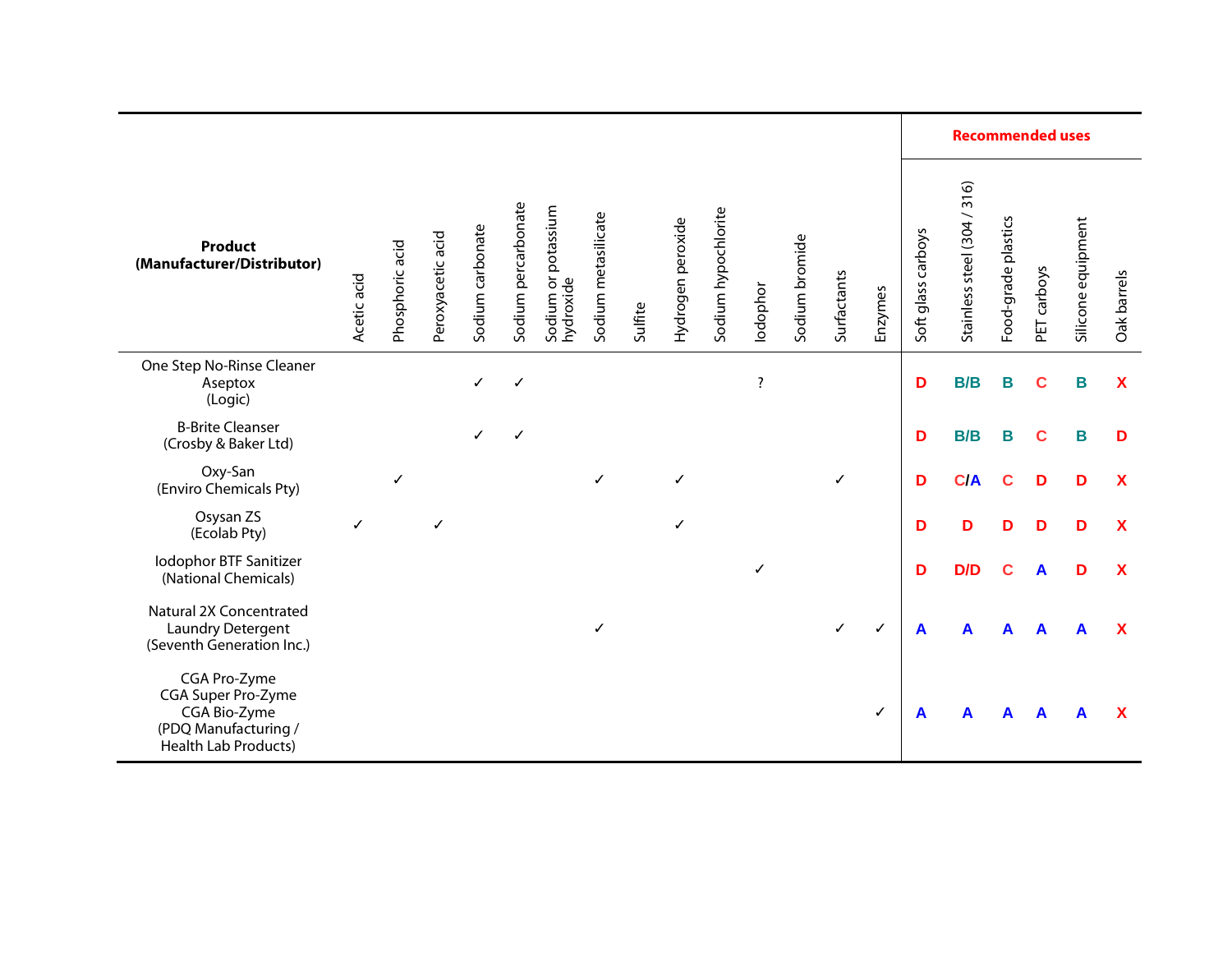## **SAFETY FIRST (SIDEBAR)**

Cleaning and sanitizing involves handling potentially hazardous chemicals. Familiarize yourself on the handling, preparation, use and storage of chemicals by reading the MSDS, and always follow manufacturers' instructions and warnings.

- 1. Store chemicals in approved containers in a cool, well-ventilated area. Different classes of chemicals, e.g. acids, bases, oxidizers, etc. should be stored in separate areas, or on separate shelves if extra space is not available. For additional information on the safe storage of chemicals, please refer to http://www.lbl.gov/ehs/chsp/html/storage.shtml.
- 2. Always wear protective goggles, clothing and gloves when handling caustic chemicals and nonskid, chemical-resistant footwear as the cellar floor can become very slippery with the use of detergents.
- 3. Always work with chemicals in a well-ventilated area.
- 4. Clean up any spill immediately as many chemicals are corrosive or adversely affect surfaces.
- 5. Never mix chemicals unless provided and instructed by the manufacturer.
- 6. Dissolve dry chemicals in cold water—not hot.
- 7. Clearly identify solutions, concentration and preparation date, and store away from the reach of children. You should never have to smell or taste a chemical to identify it.
- 8. Rinse all equipment thoroughly with fresh, clean water after each use.

## **AN IMPORTANT WARNING (SIDEBAR)**

Glass carboys have played a significant role in home winemaking over the years. However, no responsible discussion involving washing and sanitizing of winemaking equipment can fail to mention that glass carboys, especially the soft-glass carboys commonly available to home winemakers, are potentially dangerous and must be handled with extreme caution. Furthermore, nothing stated in this article should be interpreted otherwise.

Glass, and soft glass in particular, is slightly soluble in water and more soluble if the water contains caustics, a common ingredient in washing chemicals. As glass dissolves from the surface of glass objects, micro cracks form and the strength of the object becomes increasingly compromised. With continued use, glass carboys become more and more fragile. Thus, a mode of handling that you may have executed many times with a given carboy may result in an unexpected breakage. Never carry glass carboys by their necks and be aware that even lifting a full glass carboy off a counter by placing your hands around its base can cause it to crack wide open.

With regard to comments and suggestions made in this article, it is the responsibility of the user to take all necessary steps to prevent injury and property damage and recommendations made herein do not relieve the user of this ultimate responsibility.

### **A FEW WORDS ABOUT WATER (SIDEBAR)**

Water that is not provided by a municipal water company or that has not been tested for potability should probably not be used to wash equipment or to make wine, because the water